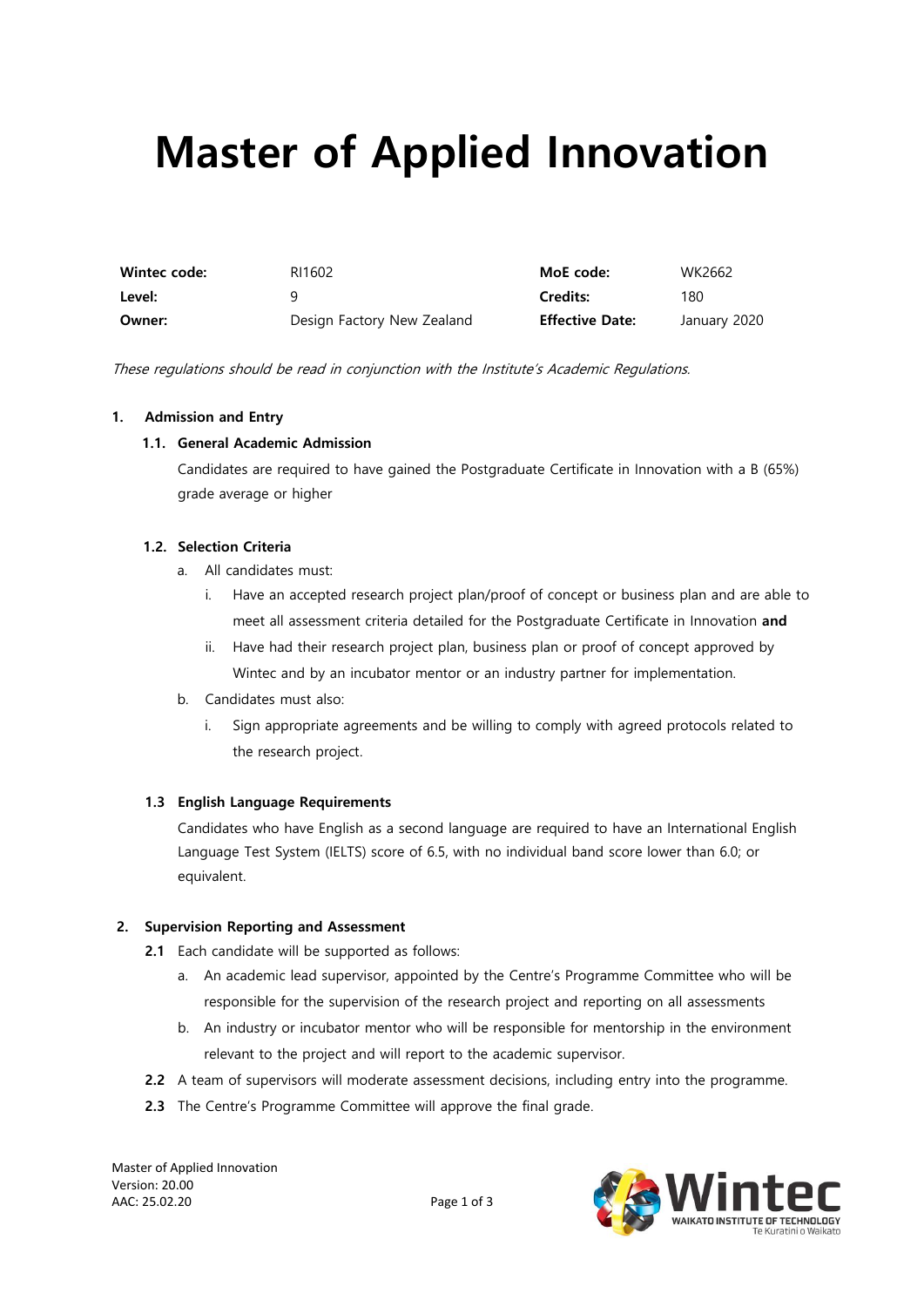# **3. Transfer of Credit**

3.1. Candidates will be able to transfer 60 credits after successful completion of the Postgraduate Certificate in Innovation.

# **4. Programme Requirements**

- 4.1 Candidates for the Master of Applied Innovation shall to the satisfaction of the Academic Board follow a programme of study for a period of normally not less than one year full time or the equivalent in part-time study.
- 4.2 Each candidate's programme of study shall comprise of modules totalling 180 credits as follows:
	- a. One compulsory module and one elective module totalling 60 credits at level 8 as set out in Group A, Section 8 of these regulations. Completed under the Postgraduate Certificate in Innovation as specified in Section 1 of these regulations, the 60 credits will be transferred to the Master on successful completion of the level 9 module.
	- b. One compulsory 120-credit module at level 9 as set out in Group B, Section 8 of these regulations.

# **5. Completion of the Programme**

5.1 Candidates may take up to two years full time or the equivalent in part-time study to complete the Master of Applied Innovation, unless an extension is granted by special permission of the Research and Development Director or designated equivalent.

# **6. Transition Arrangements**

- 6.1 There is an underpinning principle in the application of these transition regulations, that no existing student will be disadvantaged by these arrangements.
- 6.2 This programme is replacing the Master of Transdisciplinary Research and Innovation (RI1602)
- 6.3 Students enrolled in the Master of Transdisciplinary Research and Innovation (RI1602) and who have passed any associated modules, may complete the requirements for that programme but must do so by 1.1.2022 or three years from the delivery start date of this redeveloped programme.
- 6.4 In consultation with the Centre Director/Team Manager or designated equivalent, students may transition from the Master of Transdisciplinary Research and Innovation (RI1602) across to this new replacement programme.

# **7. Award of the Qualification**

- 7.1. Candidates who complete the requirements specified in clause 4 of these regulations will receive the award of the Master of Applied Innovation.
- 7.2. Candidates who successfully complete the programme requirements as stated in clause 3 of these regulations with a grade of 75 % (A-) or higher, will receive the award of Master of Applied Innovation with Distinction.